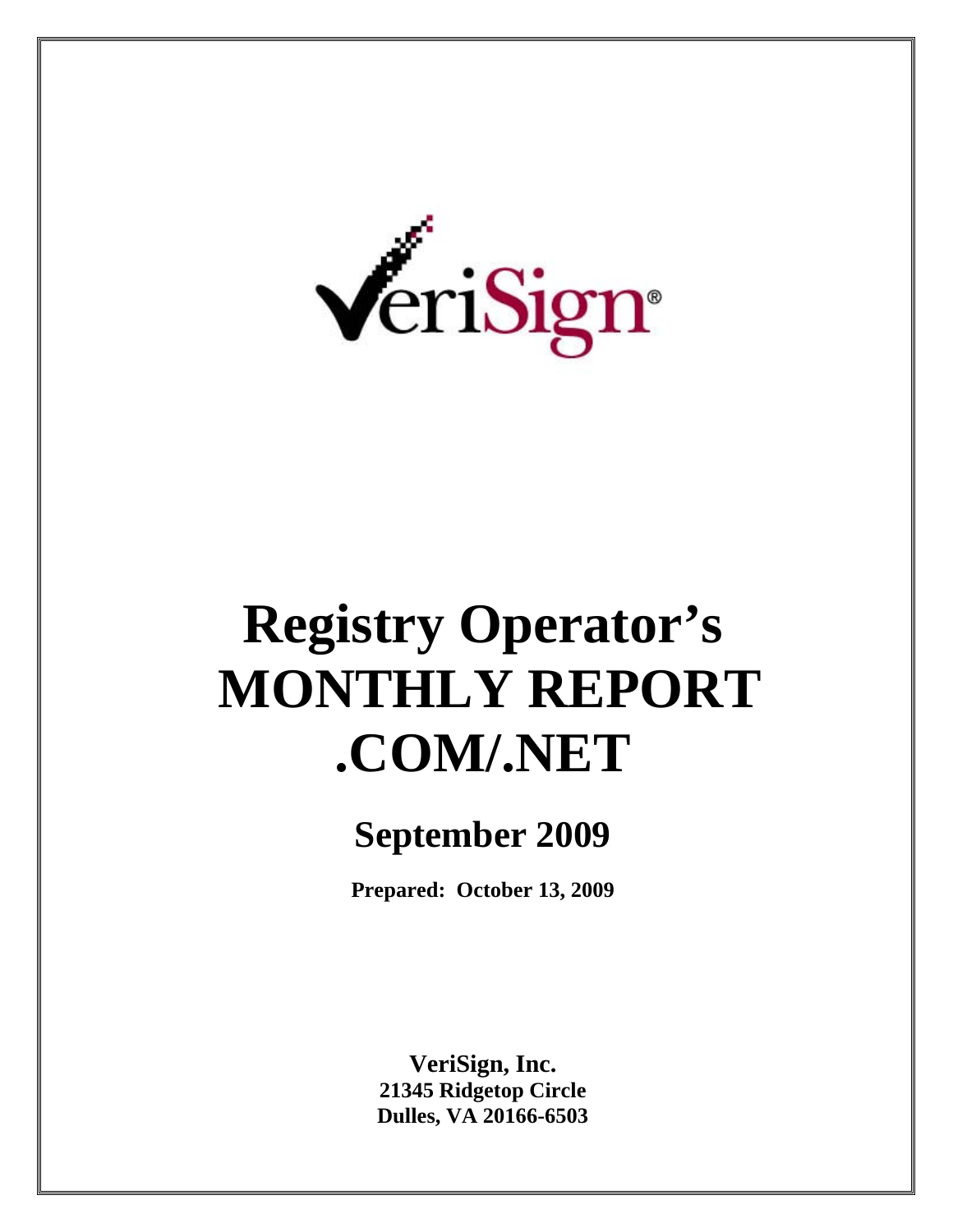As required by the ICANN/VeriSign Registry Agreements (Section 3.1(c)(iv)), this report provides an overview of VeriSign Registry activity through the end of the reporting month. The information is primarily presented in table and chart format with text explanations as deemed necessary. **The information is provided to satisfy requirements listed in Appendix 4 of the .com and .net Registry Agreements.** Pursuant to the agreements, "ICANN shall use reasonable commercial efforts to preserve the confidentiality of the information reported until three months after the end of the month to which the report relates".

Information is organized as follows:

| 2. |                                                                                      |  |
|----|--------------------------------------------------------------------------------------|--|
|    | Table 2.1 – .com Service Level Agreement Performance – September 2009                |  |
|    | Table 2.2 – .net Service Level Agreement Performance – September 2009 4              |  |
| 3. |                                                                                      |  |
|    |                                                                                      |  |
| 4. |                                                                                      |  |
|    |                                                                                      |  |
| 5. |                                                                                      |  |
|    |                                                                                      |  |
| 6. |                                                                                      |  |
|    |                                                                                      |  |
|    | Table 6.2 – Total Monthly Name Server Write Transactions by Subcategory (millions) 7 |  |
| 7. |                                                                                      |  |
|    |                                                                                      |  |
| 8. |                                                                                      |  |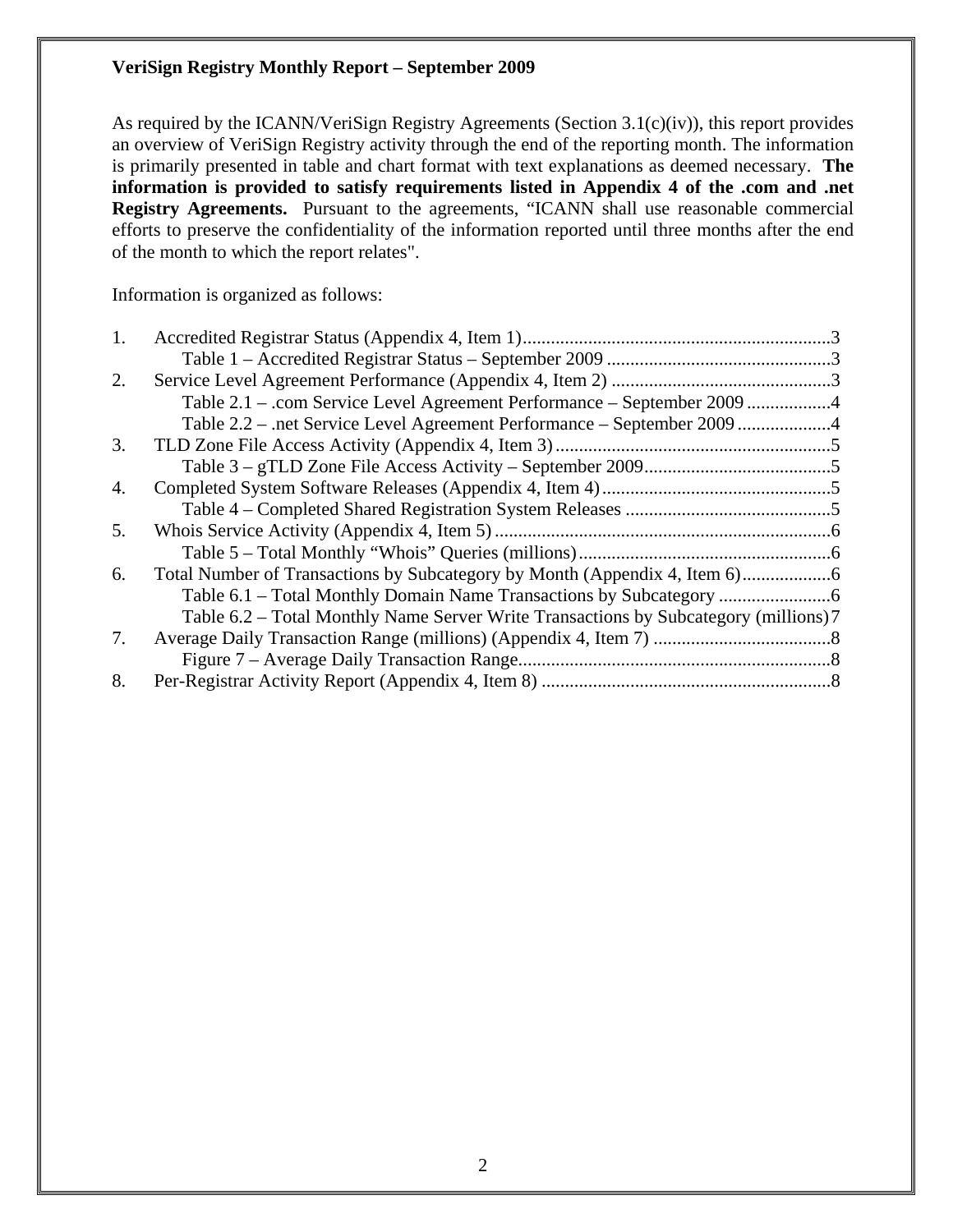# **1. Accredited Registrar Status (Appendix 4, Item 1)**

**Table 1** displays the current number and status of the ICANN accredited registrars. The registrars are grouped into three categories:

- 1. **Operational Registrars:** Those who have authorized access into the Shared Registration System (SRS) for processing domain name registrations.
- 2. **Registrars In The Ramp-Up Period:** Those who have received a password to access the Registry operational test and evaluation (OT&E) environment. The OT&E environment is provided to allow registrars to develop and test their systems with the SRS.
- 3. **Registrars In The Pre-Ramp-Up Period:** Those who have been sent a welcome letter from the VeriSign Registry but have not yet executed the Registry Registrar Agreements and/or have not yet submitted a completed Registrar Information Sheet. In most cases registrars are sent welcome letters via overnight express mail or e-mail on the same day accreditation notification is received from ICANN.

| <b>Status</b>                    | # of COM Registrars | # of NET Registrars |
|----------------------------------|---------------------|---------------------|
| <b>Operational Registrars</b>    | 876                 | 874                 |
| Registrars In Ramp-Up Period     | 24                  | 24                  |
| Registrars In Pre-Ramp-Up Period | 36                  | 36                  |
| <b>Total</b>                     | 936                 | 934                 |

#### **Table 1 – Accredited Registrar Status – September 2009**

# **2. Service Level Agreement Performance (Appendix 4, Item 2)**

**Table 2.1** and **Table 2.2** compare Service Level Agreement (SLA) Requirements with Actual Performance for the reporting month. As required by the ICANN/VeriSign Registry Agreements (Section 3.1(d)(ii)), the VeriSign Registry is committed to provide service levels as specified in Appendix 7 of the .com and .net Registry Agreements and to comply with the requirements of the SLA in Appendix 10 of the .com and .net Registry Agreements. The SLAs are incorporated into the VeriSign Registry Registrar Agreements that are executed with all operational registrars.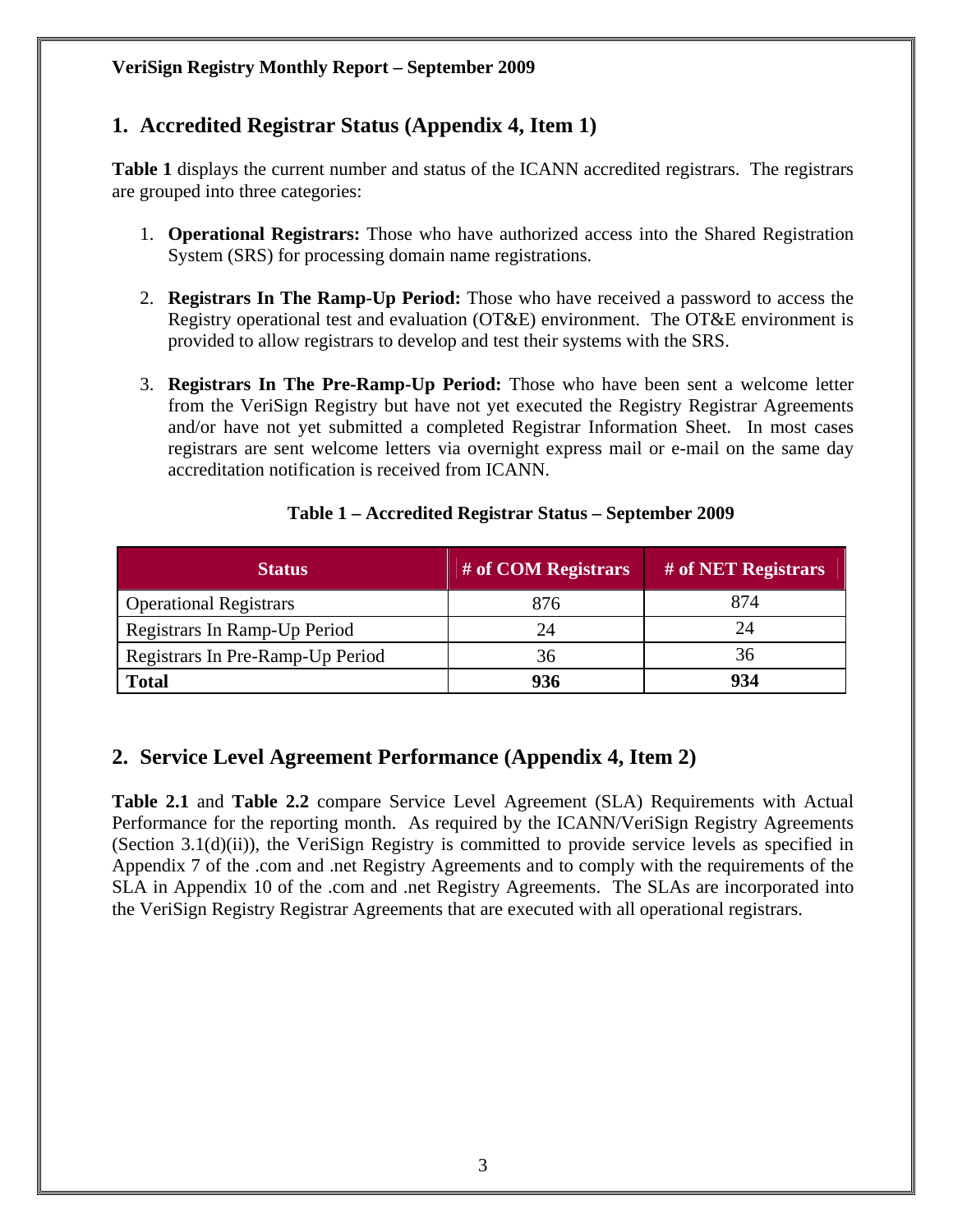| <b>Metric</b>                       | .com SLA Requirement            | <b>Actual Performance</b> |
|-------------------------------------|---------------------------------|---------------------------|
| Total planned outage                | 8 hours                         | 0 hours 27 minutes        |
| Unplanned outage                    | 4 hours                         | 0 hours 00 minutes        |
| Major upgrade outage                | 12 Hours (Two Allowed Per Year) | 0 hours 00 minutes $-$ No |
|                                     |                                 | major outage taken        |
|                                     |                                 | <b>YTD 2009</b>           |
| Check domain average                | 3 seconds                       | 1.37 milliseconds         |
| Add domain average                  | 5 seconds                       | 2.25 milliseconds         |
| <b>DNS Name Server Availability</b> | 100%                            | 100%                      |
| <b>SRS</b> Availability (Monthly)   | 99.4%                           | 99.94% (including planned |
|                                     |                                 | and unplanned outages)    |

# **Table 2.1 – .com Service Level Agreement Performance – September 2009**

# **Table 2.2 – .net Service Level Agreement Performance – September 2009**

| <b>Metric</b>                      | .net SLA Requirement                                  | <b>Actual Performance</b>                    |  |  |
|------------------------------------|-------------------------------------------------------|----------------------------------------------|--|--|
| <b>Service Availability</b>        |                                                       |                                              |  |  |
| <b>SRS</b>                         | 99.99% Year (52.7 Minutes<br>2009 Unplanned Downtime) | 100% - (0 Minutes Unplanned<br>Downtime YTD) |  |  |
|                                    | 30 Minutes/Month (Unplanned)                          | 0 Minutes (Unplanned)                        |  |  |
| <b>DNS Name Server</b>             | 100% / Month                                          | 100%                                         |  |  |
| Whois                              | 100% / Month                                          | 100%                                         |  |  |
| <b>Planned Outage Duration</b>     |                                                       |                                              |  |  |
| $SRS - Regular$                    | 45 Minutes / Month                                    | 27 Minutes                                   |  |  |
| SRS - Extended                     | 4 Hours (240 Minutes) / 1 Per<br>Year                 | 0 Minutes – None taken YTD                   |  |  |
| <b>SRS</b> - Extended              | 8 Hours (480 Minutes) / 1 Every<br>3 Years            | 0 Minutes – None taken since<br>June 2005    |  |  |
| <b>DNS Name Server</b>             | Not Allowed                                           | 0 Minutes                                    |  |  |
| Whois                              | Not Allowed                                           | 0 Minutes                                    |  |  |
| <b>Planned Outage Timeframe</b>    |                                                       |                                              |  |  |
| <b>SRS</b>                         | 0100 - 0900 UTC Sunday                                | 0100-0127 UTC Sunday<br>September 27, 2009   |  |  |
| <b>DNS Name Server</b>             | Not Allowed                                           | Not Applicable                               |  |  |
| Whois                              | Not Allowed                                           | Not Applicable                               |  |  |
| <b>Planned Outage Notification</b> |                                                       |                                              |  |  |
| <b>SRS</b>                         | 30 Days General Maintenance                           | 8/27/2009                                    |  |  |
|                                    | 90 Days Updates and Upgrades                          | Not Applicable                               |  |  |
| <b>DNS Name Server</b>             | Not Allowed                                           | Not Applicable                               |  |  |
| Whois                              | Not Allowed                                           | Not Applicable                               |  |  |
| <b>Processing Time</b>             |                                                       |                                              |  |  |
| <b>Check Domain Average</b>        | 25 milliseconds for 95%                               | 1.37 milliseconds                            |  |  |
| Add / Create Domain<br>Average     | 50 milliseconds for 95%                               | 2.25 milliseconds                            |  |  |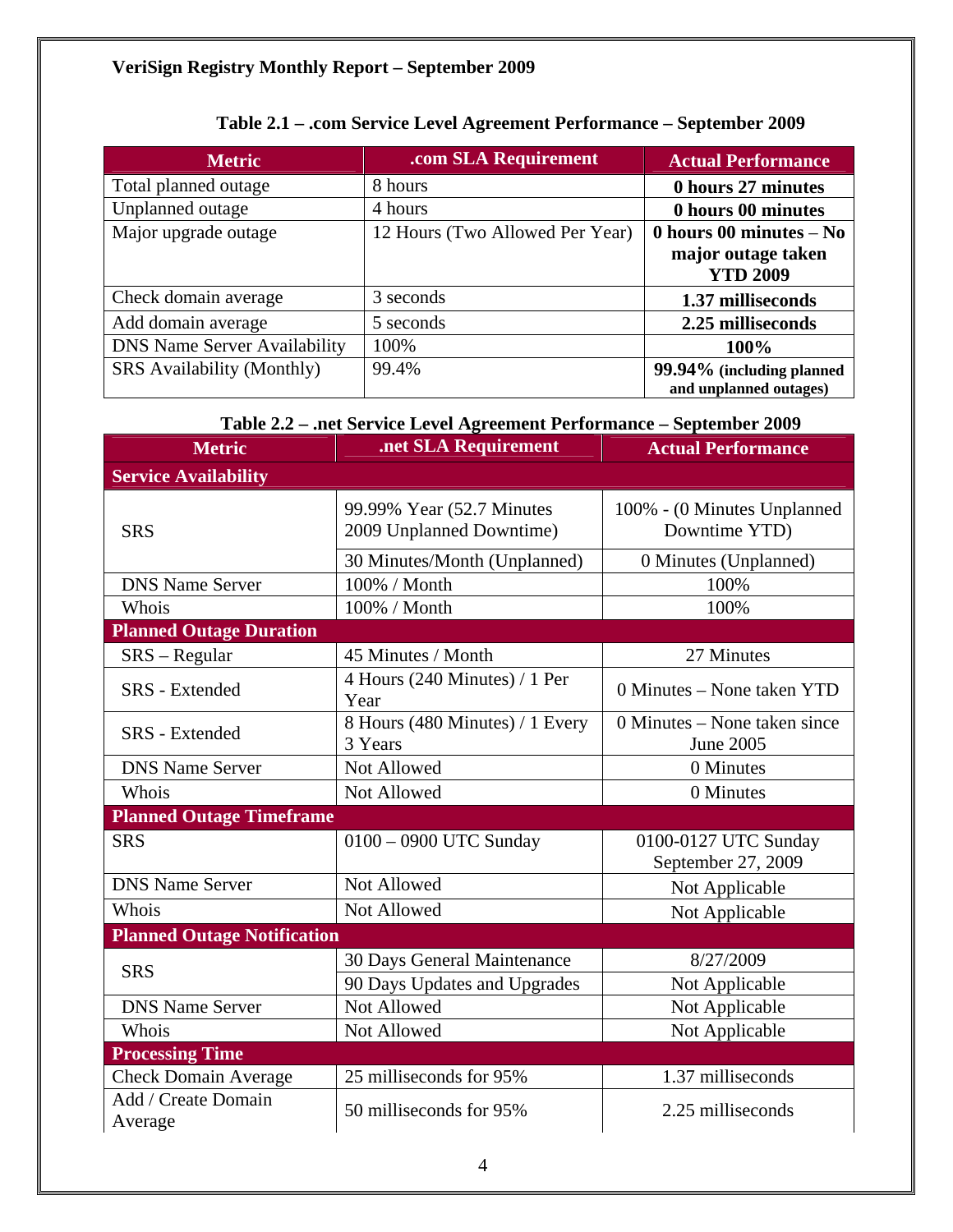| <b>Metric</b>                        | .net SLA Requirement     | <b>Actual Performance</b> |  |  |
|--------------------------------------|--------------------------|---------------------------|--|--|
| Delete Domain Average                | 100 milliseconds for 95% | 44.54 milliseconds        |  |  |
| Modify / Update Domain<br>Average    | 100 milliseconds for 95% | 38.31 milliseconds        |  |  |
| <b>Whois Query</b>                   | 5 milliseconds for 95%   | 0.380 milliseconds        |  |  |
| <b>DNS Name Server</b><br>Resolution | 100 milliseconds for 95% | 3.09 milliseconds         |  |  |
| <b>Update Frequency</b>              |                          |                           |  |  |
| <b>DNS Name Server</b>               | 3 Minutes for 95%        | 21.4 seconds              |  |  |
| Whois                                | 3 Minutes for 95%        | 39.2 seconds              |  |  |

# **3. TLD Zone File Access Activity (Appendix 4, Item 3)**

**Table 3** summarizes the zone file access activity for the current reporting month. As required by the ICANN/VeriSign Registry Agreements (Section 3.1(c)(iii)), the VeriSign Registry provides third parties bulk access to the zone files for the .com and .net TLDs.

#### **Table 3 – gTLD Zone File Access Activity – September 2009**

|                                                         | <b>Number</b> |
|---------------------------------------------------------|---------------|
| Zone file access passwords previous month               | 795           |
| New zone file access approvals reporting month          |               |
| Total zone file access approvals end of reporting month | 828           |

# **4. Completed System Software Releases (Appendix 4, Item 4)**

**Table 4** shows significant releases that have occurred in the last twelve (12) months, as well as other relevant information. The VeriSign Registry Shared Registration System (SRS) is continually being improved to better meet the needs of accredited registrars.

|  | <b>Table 4 – Completed Shared Registration System Releases</b> |  |
|--|----------------------------------------------------------------|--|

| <b>Release Name</b>          | <b>Features</b>                                                                         |             |  |  |
|------------------------------|-----------------------------------------------------------------------------------------|-------------|--|--|
| <b>Core Release</b><br>7.6.1 | <b>Transaction Processing</b><br>Enhancement                                            | 24 Jan 2009 |  |  |
| <b>Core Release</b><br>7.7   | New Reporting Framework                                                                 | 27 Jan 2009 |  |  |
| <b>Core Release</b><br>7.7.3 | <b>Add Grace Period Consensus</b><br>Policy Implementation (effective<br>31 March 2009) | 19 Mar 2009 |  |  |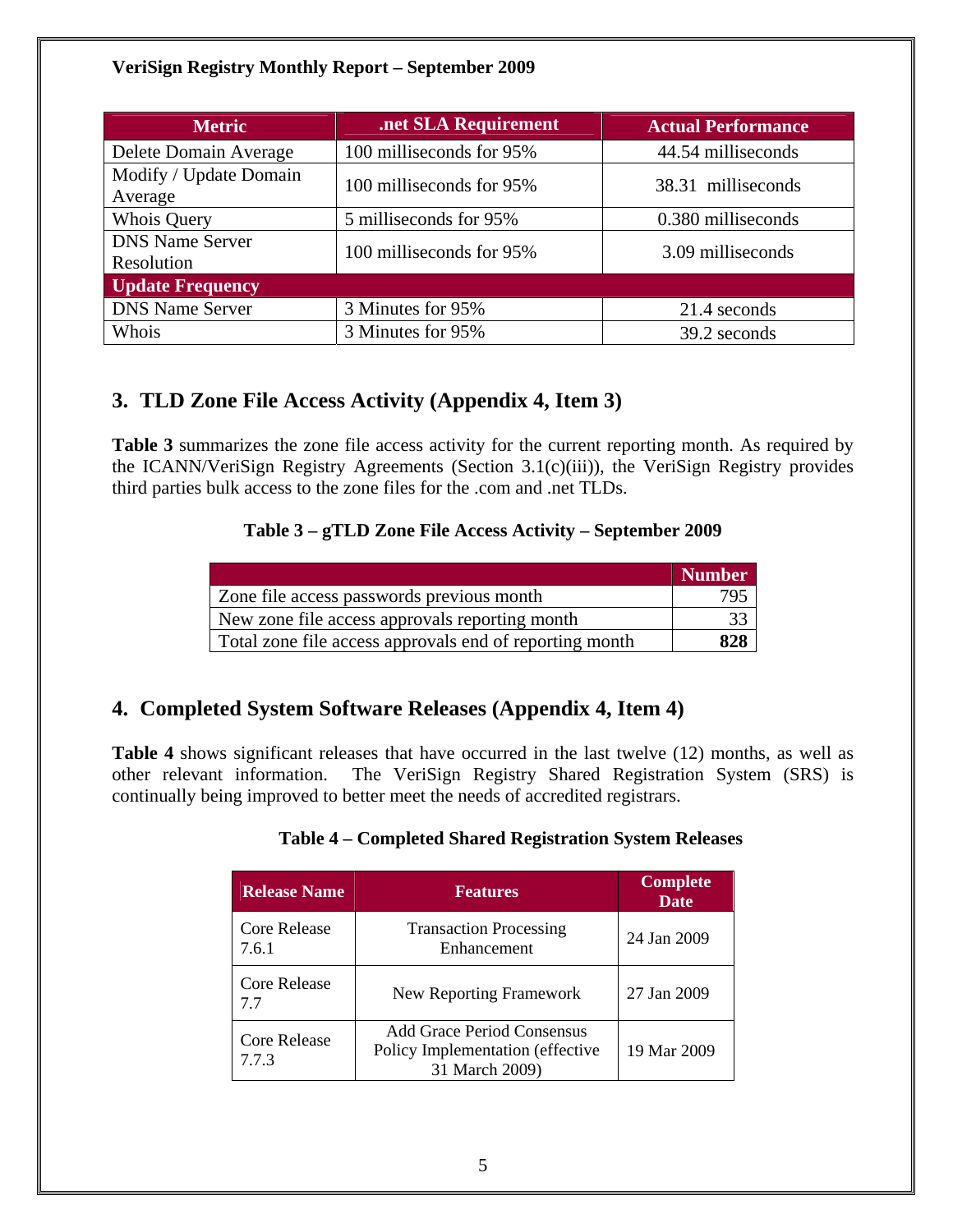| 5. Whois Service Activity (Appendix 4, Item 5) |  |  |  |  |  |
|------------------------------------------------|--|--|--|--|--|
|------------------------------------------------|--|--|--|--|--|

| Mo / Yr       | <b>Total Queries</b> | <b>Peak</b> | <b>Avg/Day</b> |
|---------------|----------------------|-------------|----------------|
| Sep-08        | 3,905.7              | 159.0       | 130.2          |
| <b>Oct-08</b> | 4,528.2              | 171.8       | 146.1          |
| <b>Nov-08</b> | 4,604.1              | 180.6       | 153.5          |
| Dec-08        | 4,190.4              | 162.6       | 135.2          |
| Jan-09        | 4,934.9              | 212.2       | 159.2          |
| <b>Feb-09</b> | 5,608.6              | 245.5       | 200.3          |
| Mar-09        | 6,699.4              | 250.4       | 216.1          |
| Apr-09        | 6,347.6              | 232.4       | 211.6          |
| $May-09$      | 5,638.3              | 202.4       | 181.9          |
| <b>Jun-09</b> | 5,388.3              | 206.3       | 179.6          |
| <b>Jul-09</b> | 5,359.4              | 188.0       | 172.9          |
| Aug-09        | 4,864.3              | 189.2       | 156.9          |
| Sep-09        | 5,208.7              | 184.2       | 173.6          |

 **Table 5 – Total Monthly "Whois" Queries (millions)** 

# **6. Total Number of Transactions by Subcategory by Month (Appendix 4, Item 6)**

Table 6.1 shows the number of domain name 'write' transactions in subcategories. The "Restore" and "No RGP Report" columns depict ACTUAL numbers where all other categories are shown in millions. **Table 6.2** shows the number of name server "write" transactions by subcategory.

|               | <b>Total</b> |            |               |      |                     |              |              |                | No RGP  |
|---------------|--------------|------------|---------------|------|---------------------|--------------|--------------|----------------|---------|
| Mo/Yr         | Write        | <b>Add</b> | <b>Delete</b> |      | <b>Modify Renew</b> | <b>Trans</b> | <b>Check</b> | <b>Restore</b> | Report* |
| Sep-08        | 2,011.1      | 1,962.1    | 4.3           | 33.6 | 5.3                 | 5.7          | 2,140.4      | 4,942          | 15      |
| <b>Oct-08</b> | 2,241.2      | 2,195.1    | 3.7           | 36.1 | 2.5                 | 3.8          | 2,264.1      | 4,096          | 12      |
| <b>Nov-08</b> | 2,035.0      | 1,987.2    | 4.0           | 35.9 | 2.3                 | 5.5          | 1,519.5      | 3,740          | 12      |
| <b>Dec-08</b> | 2,213.3      | 2,163.2    | 4.6           | 37.5 | 2.6                 | 5.4          | 1,681.4      | 3,707          | 11      |
| <b>Jan-09</b> | 2,299.7      | 2,250.9    | 4.2           | 36.4 | 3.2                 | 5.0          | 1,818.0      | 4,720          | 18      |
| <b>Feb-09</b> | 2,020.4      | 1,974.8    | 3.8           | 33.9 | 3.0                 | 4.9          | 1,709.2      | 4,020          | 7       |
| Mar-09        | 2,404.0      | 2,348.6    | 5.3           | 41.0 | 3.2                 | 5.8          | 1,712.9      | 5,026          | 10      |
| $Apr-09$      | 2,421.9      | 2,370.6    | 3.1           | 40.1 | 2.8                 | 5.3          | 1,337.7      | 5,529          | 10      |

**Table 6.1 – Total Monthly Domain Name Transactions by Subcategory**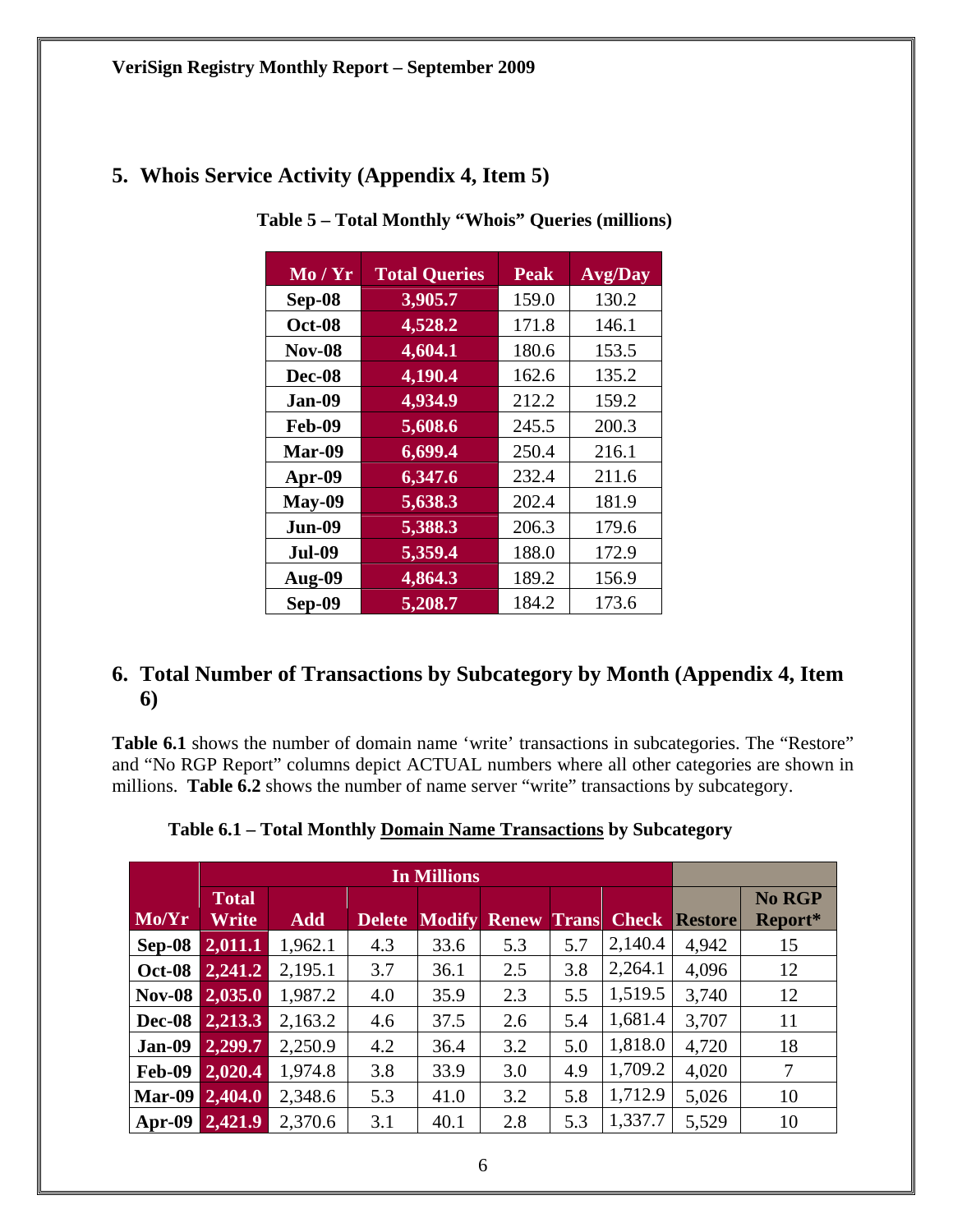| Mo/Yr          | <b>Total</b><br>Write | <b>Add</b> |     |      |     |     |         | <b>Delete Modify Renew Trans Check Restore</b> | <b>No RGP</b><br>Report* |
|----------------|-----------------------|------------|-----|------|-----|-----|---------|------------------------------------------------|--------------------------|
| May-09 2,584.9 |                       | 2,530.4    | 3.6 | 43.0 | 2.8 | 5.0 | 1,306.7 | 4,557                                          | 9                        |
| <b>Jun-09</b>  | 2,426.8               | 2,376.2    | 3.3 | 39.9 | 2.8 | 4.6 | 2,280.8 | 4,555                                          |                          |
| <b>Jul-09</b>  | 2,336.1               | 2,281.6    | 3.1 | 43.0 | 2.7 | 5.7 | 1,296.3 | 6,157                                          | 10                       |
| Aug-09         | 2,546.5               | 2,496.5    | 3.5 | 37.6 | 2.8 | 6.1 | 1,516.3 | 5,342                                          | 3                        |
| <b>Sep-09</b>  | 2,287.4               | 2,238.1    | 3.0 | 38.4 | 2.9 | 4.9 | 1,270.7 | 4,183                                          | 5                        |

\* NOTE: The number in the "No RGP Report" column is calculated by taking the difference between the number of restore commands and the number of restore reports received in the month. This number may vary slightly from the actual number of restores for which no report was received for a given month because of timing between when the restore command was issued and when the report was received.

| $\overline{\text{Mo}}/\text{Yr}$ | <b>Total</b> | <b>Add</b> | <b>Delete</b> | <b>Modify</b> |
|----------------------------------|--------------|------------|---------------|---------------|
| Sep-08                           | 1.58         | 0.63       | 0.12          | 0.84          |
| <b>Oct-08</b>                    | 2.13         | 0.74       | 0.12          | 1.27          |
| <b>Nov-08</b>                    | 2.02         | 0.61       | 0.10          | 1.31          |
| Dec-08                           | 2.49         | 0.99       | 0.10          | 1.40          |
| Jan-09                           | 2.29         | 0.78       | 0.12          | 1.39          |
| Feb-09                           | 2.10         | 0.90       | 0.10          | 1.10          |
| Mar-09                           | 2.66         | 1.05       | 0.13          | 1.47          |
| Apr-09                           | 2.80         | 1.10       | 0.10          | 1.60          |
| <b>May-09</b>                    | 2.87         | 1.06       | 0.16          | 1.66          |
| <b>Jun-09</b>                    | 2.52         | 1.05       | 0.15          | 1.32          |
| <b>Jul-09</b>                    | 2.22         | 1.12       | 0.17          | 0.93          |
| Aug-09                           | 1.95         | 0.99       | 0.17          | 0.79          |
| Sep-09                           | 1.96         | 1.09       | 0.22          | 0.65          |

**Table 6.2 – Total Monthly Name Server Write Transactions by Subcategory (millions)**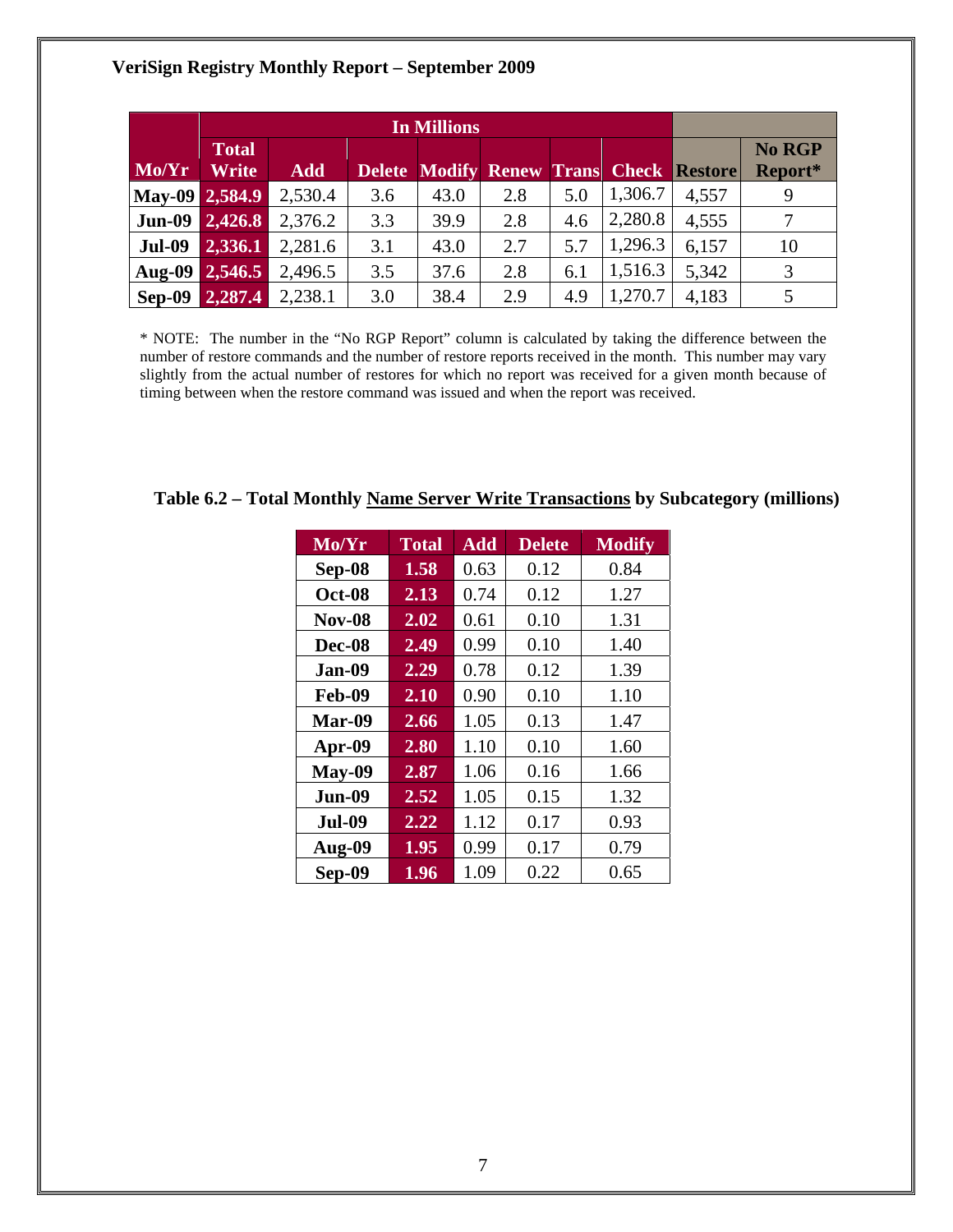

# **7. Average Daily Transaction Range (millions) (Appendix 4, Item 7)**

**Figure 7 – Average Daily Transaction Range** 

# **8. Per-Registrar Activity Report (Appendix 4, Item 8)**

The table below defines the fields that are included in the Per-Registrar Activity Report, which is provided monthly under separate cover.

| <b>Field Name</b> | <b>Notes</b>                                                      |
|-------------------|-------------------------------------------------------------------|
| TLD.              | Identifies whether data is for COM or NET                         |
| Registrar-name    | Registrar's Full Corporate Name                                   |
| <b>IANA-ID</b>    | http://www.iana.org/assignments/registrar-ids                     |
| Total-domains     | Total domains under sponsorship                                   |
| Total-            | <b>Total Nameservers Registered</b>                               |
| Nameservers       |                                                                   |
| Net-adds-1-yr     | Domains successfully added (and not deleted within the add grace  |
|                   | period                                                            |
| Net-adds-2-yr     | Number of domains successfully registered with an initial term of |
|                   | two years                                                         |
| Net-adds-3-yr     | Number of domains successfully registered with an initial term of |
|                   | three years                                                       |
| Net-adds-4-yr     | Number of domains successfully registered with an initial term of |
|                   | four years                                                        |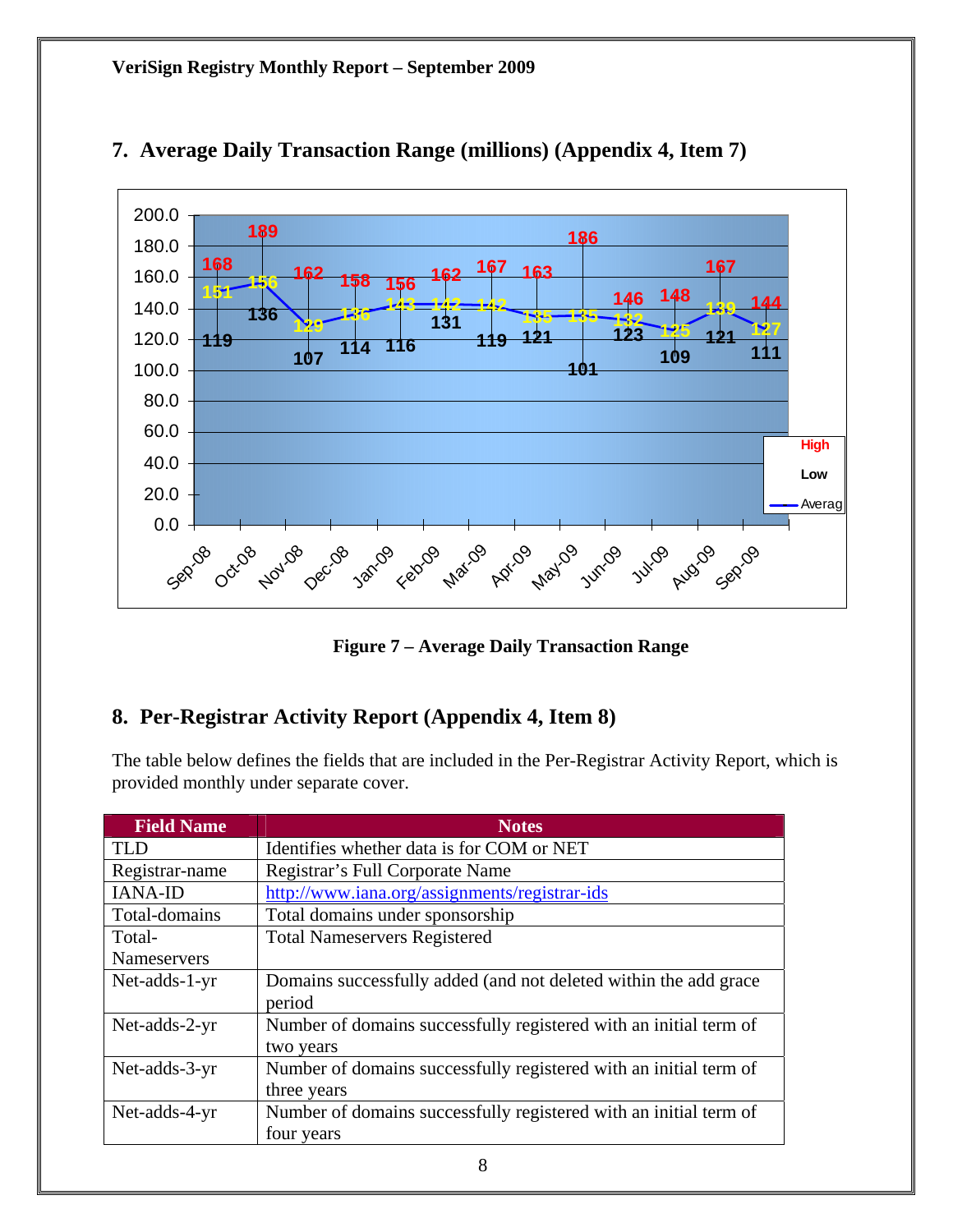| <b>Field Name</b>           | <b>Notes</b>                                                                                        |  |  |
|-----------------------------|-----------------------------------------------------------------------------------------------------|--|--|
| Net-adds-5-yr               | Number of domains successfully registered with an initial term of                                   |  |  |
|                             | five years                                                                                          |  |  |
| Net-adds-6-yr               | Number of domains successfully registered with an initial term of                                   |  |  |
|                             | six years                                                                                           |  |  |
| Net-adds-7-yr               | Number of domains successfully registered with an initial term of                                   |  |  |
|                             | seven years                                                                                         |  |  |
| Net-adds-8-yr               | Number of domains successfully registered with an initial term of                                   |  |  |
|                             | eight years                                                                                         |  |  |
| Net-adds-9-yr               | Number of domains successfully registered with an initial term of                                   |  |  |
|                             | nine years                                                                                          |  |  |
| Net-adds-10-yr              | Number of domains successfully registered with an initial term of                                   |  |  |
|                             | ten years                                                                                           |  |  |
| Net-renews-1-yr             | Domains renewed either automatically or by command (and not<br>deleted with the renew grace period) |  |  |
| Net-renews-2-yr             | Number of domains successfully renewed with a renewal period of                                     |  |  |
|                             | two years                                                                                           |  |  |
| Net-renews-3-yr             | Number of domains successfully renewed with a new renewal                                           |  |  |
|                             | period of three years                                                                               |  |  |
| Net-renews-4-yr             | Number of domains successfully renewed with a new renewal                                           |  |  |
|                             | period of four years                                                                                |  |  |
| Net-renews-5-yr             | Number of domains successfully renewed with a new renewal                                           |  |  |
|                             | period of five years                                                                                |  |  |
| Net-renews-6-yr             | Number of domains successfully renewed with a new renewal                                           |  |  |
|                             | period of six years                                                                                 |  |  |
| Net-renews-7-yr             | Number of domains successfully renewed with a new renewal                                           |  |  |
|                             | period of seven years                                                                               |  |  |
| Net-renews-8-yr             | Number of domains successfully renewed with a new renewal                                           |  |  |
|                             | period of eight years                                                                               |  |  |
| Net-renews-9-yr             | Number of domains successfully renewed with a new renewal                                           |  |  |
|                             | period of nine years                                                                                |  |  |
| Net-renews-10-yr            | Number of domains successfully renewed with a new renewal                                           |  |  |
|                             | period of ten years                                                                                 |  |  |
| Transfer-gaining-           | Transfers initiated by this registrar that were ack'd by the other                                  |  |  |
| successful                  | registrar-either by command or automatically                                                        |  |  |
| Transfer-gaining-<br>nacked | Transfers initiated by this registrar that were n'acked by the other<br>registrar                   |  |  |
| Transfer-losing-            | Transfers initiated by another registrar that this registrar ack'd-                                 |  |  |
| successful                  | either by command or automatically                                                                  |  |  |
| Transfer-losing-            | Transfers initiated by another registrar that this registrar n'acked                                |  |  |
| nacked                      |                                                                                                     |  |  |
| Transfer-                   | Number of transfer disputes in which this registrar prevailed                                       |  |  |
| disputed-won                |                                                                                                     |  |  |
| Transfer-                   | Number of transfer disputes this registrar lost                                                     |  |  |
| disputed-lost               |                                                                                                     |  |  |
| Transfer-                   | Number of transfer disputes involving this registrar with a split or                                |  |  |
| disputed-                   | no decision                                                                                         |  |  |